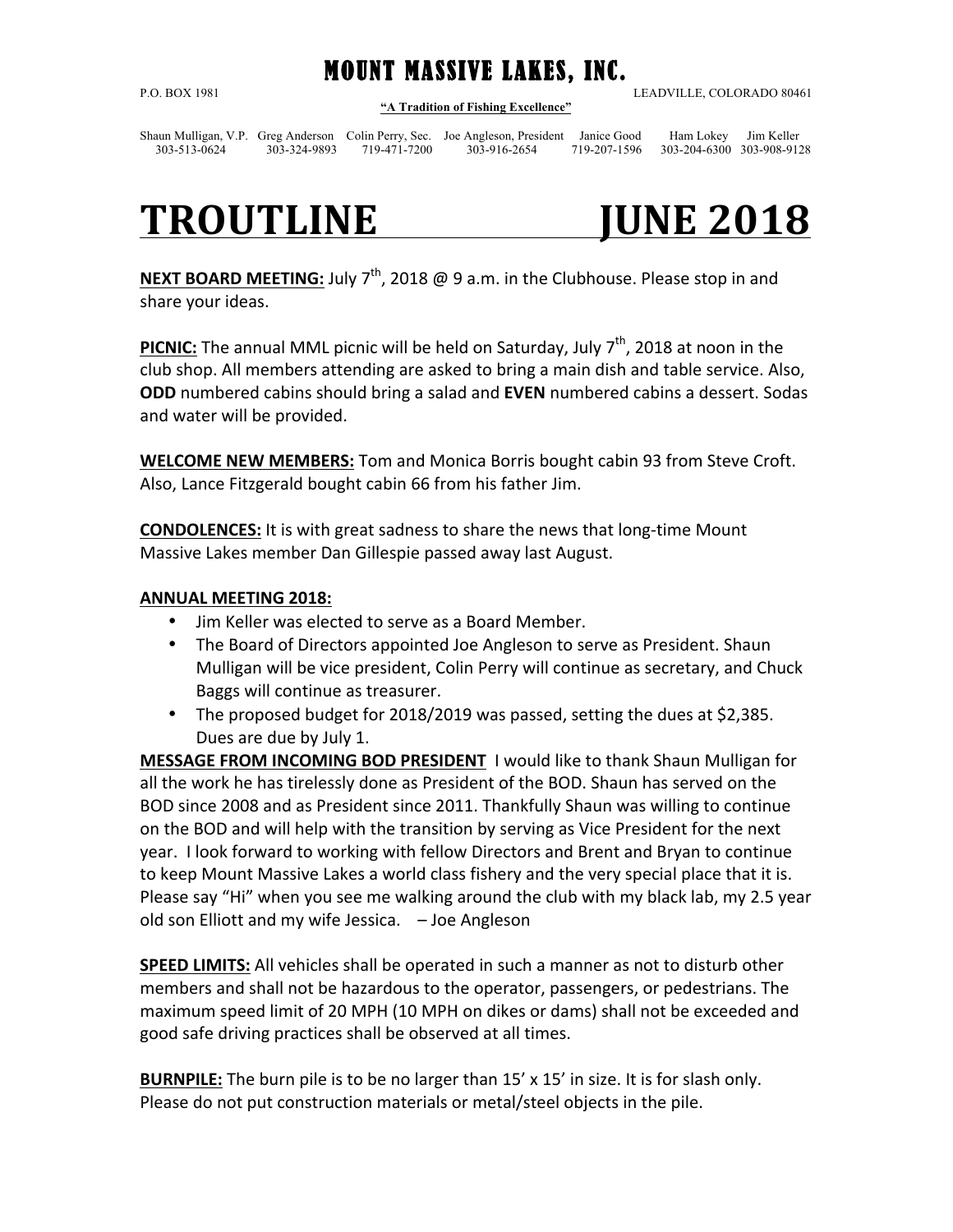**FIRES:** Open fires including camp fires are not permitted at MML unless in an approved container. An approved container shall be made of a non-combustible material such as steel, concrete, or stone (or other material as approved by the Lake County Fire Authority) and shall be completely shielded on the bottom with brick and/or rock encircling the entire fire pit with no gaps on all sides. All containers must have a spark arrestor (screen) covering the top constructed of woven or welded 12 gage (or heavier) wire with openings not to exceed  $\frac{1}{4}$ .

**IMPORTANCE OF DISINFECTION:** Before fishing, please disinfect all fishing equipment and gear that has been used off property, especially guests. There are disinfect tanks located at the office and hatchery. Aquatic nuisance species are aquatic plants and animals such as zebra and quagga mussels, New Zealand mudsnails, Rusty Crayfish, water fleas, and Eurasian milfoil. In addition to natural vectors, such as water and wind, invasive species are spread by humans as hitchhikers on belly boats, vehicles, tires, boots and waders, fishing equipment and gear, firewood, and even dogs. Last August, state and federal officials confirmed the presence of invasive guagga mussel larvae, known as veligers, in Green Mountain Reservoir. In 2017, Colorado inspectors intercepted 26 boats infested with adult mussels coming in from out of state—a new record. Colorado has intercepted a total of 144 boats infested with adult mussels since the ANS Program began in 2008. The infested vessels are coming from Arizona, California, Illinois, Indiana, Iowa, Kansas, Michigan, Minnesota, Mississippi, New York, Nevada (Lake Mead), Oklahoma, Ohio, Texas, Utah (Lake Powell), Wisconsin, and the Great Lakes. Together, we can protect MML's waters by preventing the introduction of invasive species.

**HATCHERY POND RENOVATION:** A significant part of the Hatchery Pond renovation project will include lining the pond with concrete. To help save money, we ask that if you or anyone you know would like to help with concrete pouring to please let Brent know. We are looking for people with concrete experience so we don't have to hire a crew. We will compensate volunteers with fishing passes. We plan to begin this project in late September. The total pour of concrete is estimated to be 120 yards.

**WATER FLOWS:** We had a couple small snowstorms in April which considerably helped the snowpack on Weston Pass. On May 11, we began taking our full 8 cfs water right. All of the lakes are full and our entire water system is running. We turned Home Row Ditch on in mid-May and will keep it running as long as we can. If you have a cabin close to the Home Row Ditch, please try to keep it free of any debris to prevent build up and possible flooding.

**FIRE EVACUATION EXERCISE:** On Thursday, June 7<sup>th</sup>, Lake County Emergency Services will be conducting an evacuation exercise. This is a disaster event practice to improve the services in Lake County. The exercise will go from 10 a.m. until 1 p.m., with evacuation to Leadville, either CMC or Lake County High School, with lunch provided.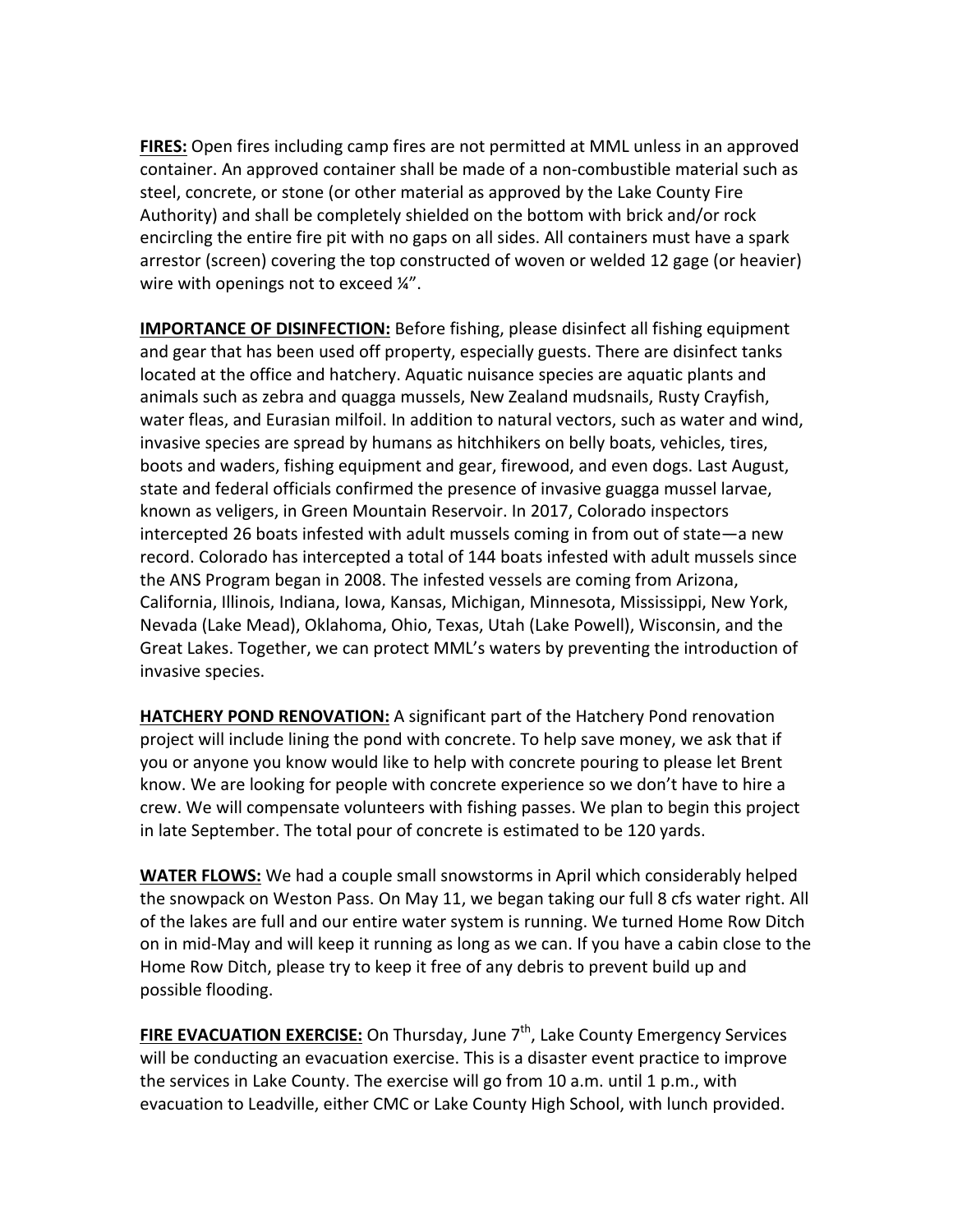There will also be emergency training for all area residents prior to the evacuation date to learn about what you can do to your property before evacuating to ready your home for fire fighters, law enforcement officers, and yourself in the event of a wildfire. Please email friendsoftwinlakes@gmail.com if you are able to participate.

**CABIN IDENTIFICATION:** Per request from the Lake County Sheriff's Department, please display your cabin number with light colored or reflective painted numbers to make it easier for all responding emergency personnel to locate your cabin.

**2018 FISH STOCKING:** Our next catchable rainbow stocking will be Monday, June 25<sup>th</sup>. We plan on stocking only 900 fish from New Pond. Our big stocking will be July  $9^{th}$ . We expect these fish to be over 32 ounces (2 pounds). So far this summer, we have stocked 6,603 fish with an average size of 34.8 ounces, totaling 13,663 pounds.

Additional stocking dates will be July 30, and August 13. With a hot and dry summer predicted, our stocking dates may change depending on water flows and fish health. If you would like to help stock on any of these dates, please contact Brent at 719-293-5441.

**2018 TRIPLOID RAINBOWS:** We currently have 8,178. They are 21 months old, 17.1" long, and weigh an average 32.7 ounces (2.0 pounds). Our 2018 remaining fish to stock will continue to offer excellent fishing as well as exceed MML fish management goal of 28 ounces. We will hold these fish as long as our water flows allow. As water flow decreases, we will begin to shuffle all year classes of fish around as needed.

**2019 TRIPLOID RAINBOWS:** This class of fish is 19 months old. We currently have 22,975 and they are 12.0" long. They are slightly larger than the 2018 rainbows were at this time last year. This week, we will thin 3,500 fish from Pond 1 to Rainbow Pond to keep them healthy. We will also move the fish from Hatchery Pond to Jones Pond to keep them in cooler water and to also dry out Hatchery Pond to begin the first phase of the Hatchery Pond renovation. As water allows, we will keep these fish as spread out as we can.

**2020 TRIPLOID RAINBOWS:** Our triploids are growing fast and they are already at 4.8". We currently have 26,821 and they are 7 months old. These fish are currently in the Hatchery Raceways and Lower Raceways. The Lower Raceways provide cooler water to these fish as part of the inflow comes from the cooler water in Home Row Ditch. As these fish keep growing, we will continue to move them into additional tanks to keep them thinned out and healthy.

**2018 BROWN TROUT:** We currently have 5,085 fry which are 2.2" long. Once these fish reach  $3''$  in a few weeks, we will stock 2,270 into Lakes  $6,9,10,11,12,15$ , and 18.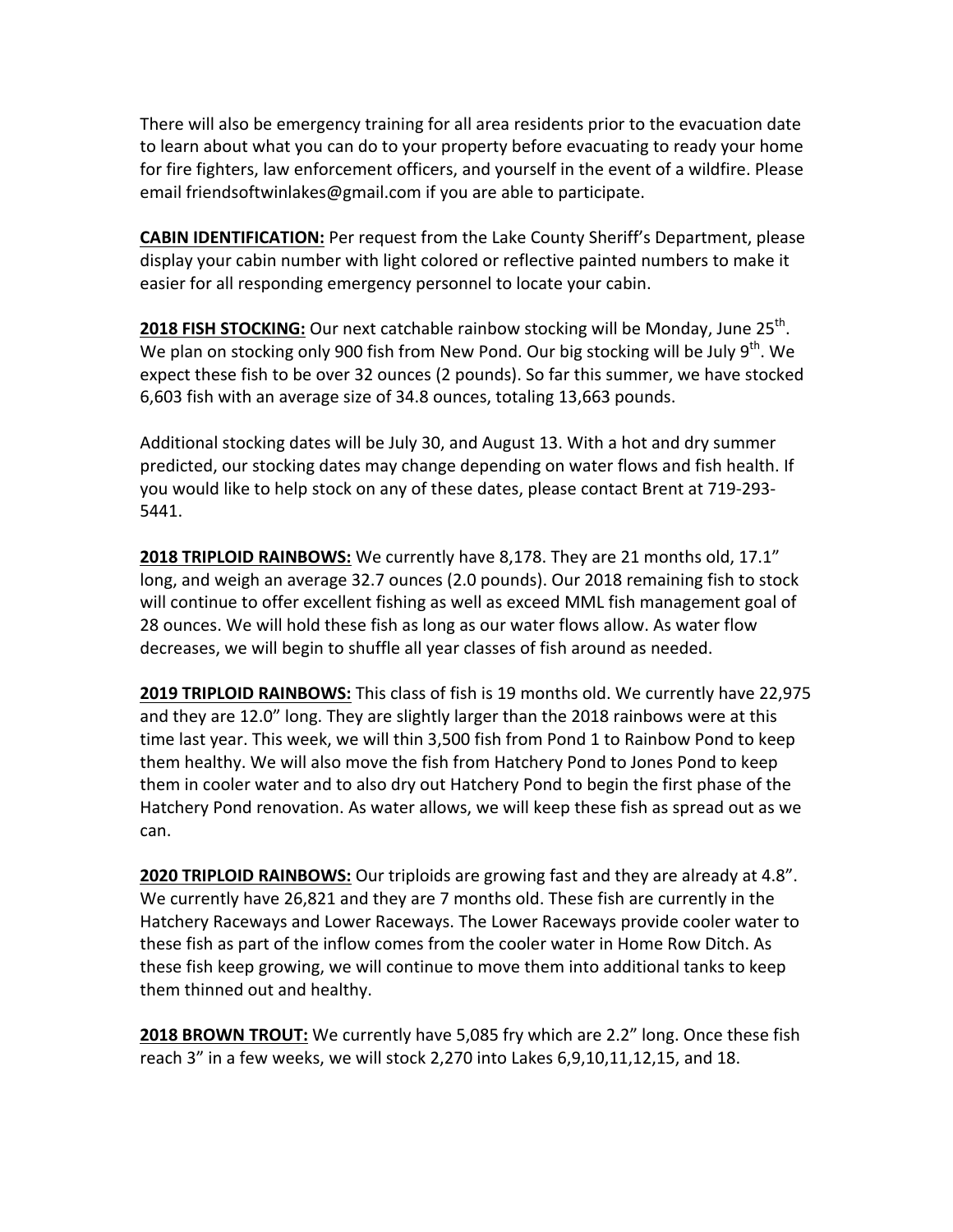**2018 TIGER TROUT:** We currently have 1,554 tiger trout that are 2.3" long. Once these fish reach  $3''$ , we will stock  $1,100$  into Lakes  $1,2,15, 21$ , and  $26$ .

**2018 CUTTHROAT TROUT:** Our cutthroat trout were stocked on April 30<sup>th</sup>. 2,475 of these 3" fingerlings were stocked into Lakes 2,3,4,5,7,8,12,15, and 20.

**CUTBOWS:** These fish are eating and are growing well. We have 4,495 that are 2.5". We will stock some of these fish as fingerlings throughout the club when they reach 3" and add the remaining fish into the 2020 catchable stocking class.

**FISH HARVEST LIMITS:** Please remember that harvest limits for members are 15 fish in one day and 25 fish in possession plus no limit on brook trout 12" or smaller. This includes all fresh fish, processed fish, fish located at home or in your cabin. The harvest limit for the guest of a member is 10 fish per permit plus no limit on brook trout 12" or smaller. All fish 19" and larger must be returned to the water immediately. Arctic grayling, lake trout, splake, and tiger trout are catch and release status in all lakes.

**SPRING ROLLOFF CONTAINERS:** Each Spring, MML has two roll off containers available for member use which are located just south of the dumpsters. Prohibited items are construction materials, appliances, oil, paint, tires, auto parts, etc. These prohibited items must be hauled to the dump or disposed of accordingly. The Lake County Landfill is located at 1500 CR 6, Leadville, CO 80461. The hours are 8am to 4pm, Friday  $-$ Tuesday. For more information, please visit http://www.lakecountyco.com/landfill.

**FOR SALE LIST:** Is no longer part of the Troutline but is located on the MML website. If you would like to post your cabin for sale, please visit the website and follow the instructions. If you have any questions, please call Gregg Anderson at 303-324-9893.

**MML WEBSITE:** If you have not had a chance to check out the new website, please do so at mountmassivelakes.org, password Fishing1. The "for sale section is now up and running and also check for updates in the "Managers Corner" section for the latest news and recent activity from MML staff. The website will also provide information such as fishing status, club updates, BOD meeting dates/times/locations, annual meeting date/time, and previous club material such as Troutline. We would like to thank BOD member Gregg Anderson for all the great work he has done to make this new website successful and current.

**MML VEHICLE WINDOW STICKERS:** We have new MML stickers (old ones don't need to be replaced) for members to place on the window of their vehicles. Please stop by the office next time you're at the Club if you would like one.

**DUMPSTERS:** As spring nears, please remember that our dumpsters are for household trash only. Construction materials, furniture, appliances, oil, paint, tires, auto parts, etc, are prohibited and must be hauled to the dump. To save the club money, we remove